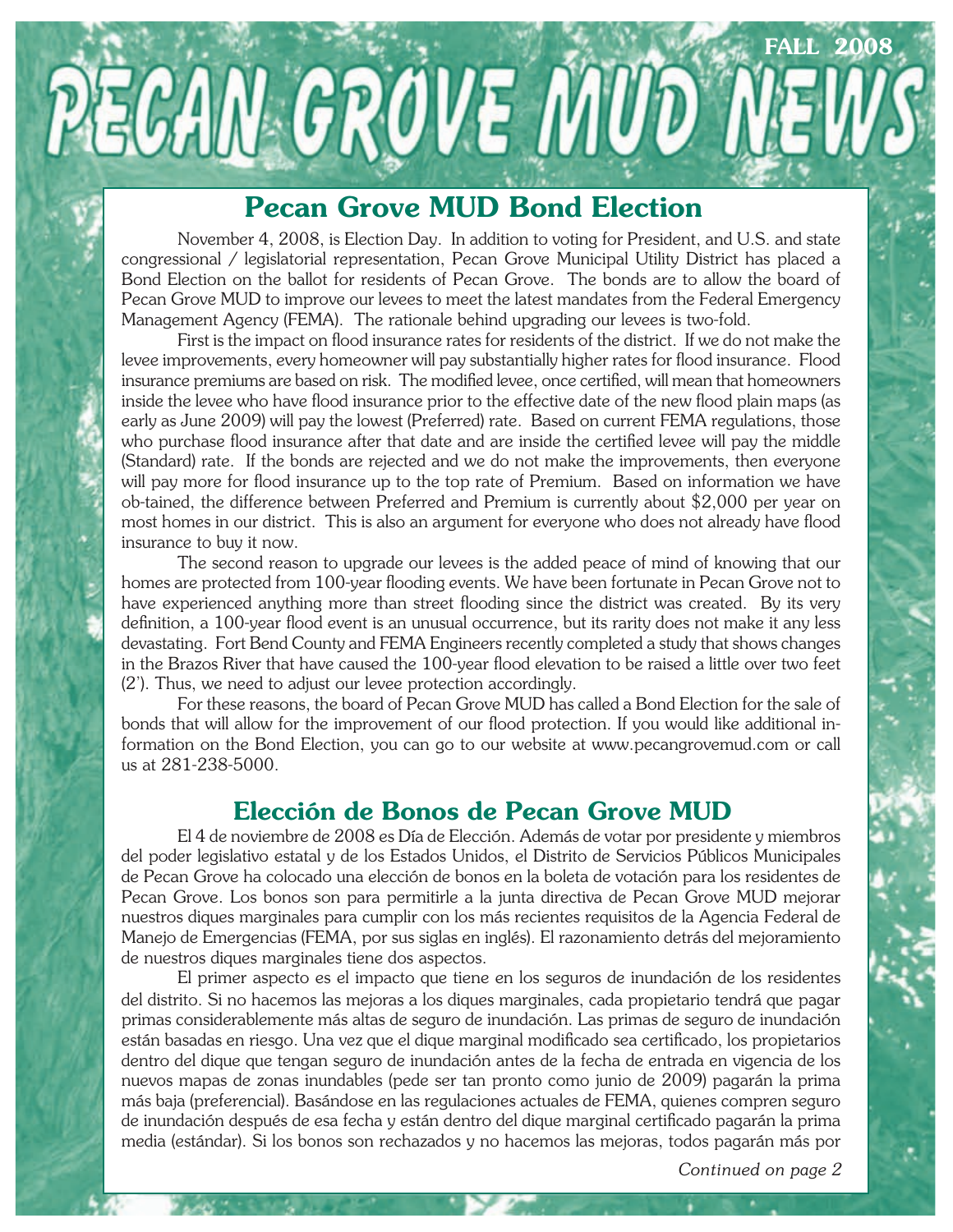#### **Bond Election**

#### *Continued from page 1*

seguro de inundación hasta inclusive la prima premium más alta. Basándonos en información que hemos obtenido, la diferencia entre la prima preferencial y la premium es actualmente alrededor de \$2,000 por año para la mayoría de las casas en nuestro distrito. Esto también es una razón para que todos lo que aún no tienen seguro de inundación la obtengan.

La segunda razón para mejorar nuestros diques marginales es la tranquilidad de saber que nuestros hogares están protegidos de inundaciones del tipo que ocurre una vez cada 100 años. En Pecan Grove hemos sido afortunados de no haber experimentado nada más serio que inundaciones de calles desde que fue creado el distrito. Por definición, un evento de inundación del tipo que ocurre una vez cada 100 años es un hecho inusual, pero eso es menos devastador.

 Los ingenieros del Condado de Fort Bend y de FEMA recientemente completaron un estudio que muestra cambios en el río Brazos River que han hecho que se suba un poco más de dos pies (2') el nivel de inundación de 100 años. Por esa razón, debemos ajustar nuestra protección de diques marginales.

 Por estas razones, la junta directiva de Pecan Grove MUD ha convocado una Elección de Bonos para la venta de bonos que permitirán el mejoramiento de nuestra protección contra inundaciones.

**Si desea información adicional sobre la Elección de Bonos, visite nuestro sitio en Internet en www.pecangrovemud.com o llámenos al 281-238-5000.**

#### In the aftermath of Hurricane Ike, millions of residents and businesses were left without power (an estimated 99% in Houston and surrounding areas) and hundreds of thousands dealt without water…some for weeks. What's more, just a short term water pressure loss forced many water systems, including the City of Houston, to issue a boil water

National Manuel

*The Lessons of Hurricane Ike*

order to its customers. For years, PGMUD has planned for the possibility of a major power outage. We have installed emergency backup generators for our water plants and built an elevated storage tank that can provide 650,000 gallons of safe drinking water in the event all power is lost. In addition, a mobile diesel refuel tank and emergency fuel storage housed in Pecan Grove kept us from relying on overburdened fuel delivery companies to keep our generators running.

 On the wastewater side, we recently completed installation of a backup generator for our largest sewage pump station on Old South, and installed relief pipes in our collection system. These improvements, together with an emergency backup generator at our wastewater treatment plant and a mobile trailer mounted generator,kept the sew-age collection and treatment systems up and running.

Although these facilities are a significant investment to install and maintain, having them in place and operational…and

having our operator, EDP, station emergency response personnel inside Pecan Grove during the storm, resulted in no loss in water pressure and sewage did not back into your homes.

 Most of you have friends and family in the Houston and Galveston areas that went, in some cases, weeks without power and/or water. As of the writing of this article, many are still without. Having no power is an inconvenience. Having no water makes daily living almost unbearable. It often takes tragic events such as this for us to truly understand the importance of drinkable water. It's a good time to revisit our usage practices and do the best we can to conserve and protect the resources we so desperately rely upon each and every day of our lives.

 Please take some time to read conservation articles included in this and past PGMUD newsletters, and in the *"Conservation"* section on our website. There are countless tips to not only become better stewards of our water supply, but also to put a little money back in your pocket.

We hope you and yours recovered from Ike as best as possible, and we wish each and every one of you a happy and healthy Holiday season. As always, if you have any questions regarding PGMUD and our services, you can contact us via the website,*www.pecangrovemud.com*, or by calling 281-238-5000.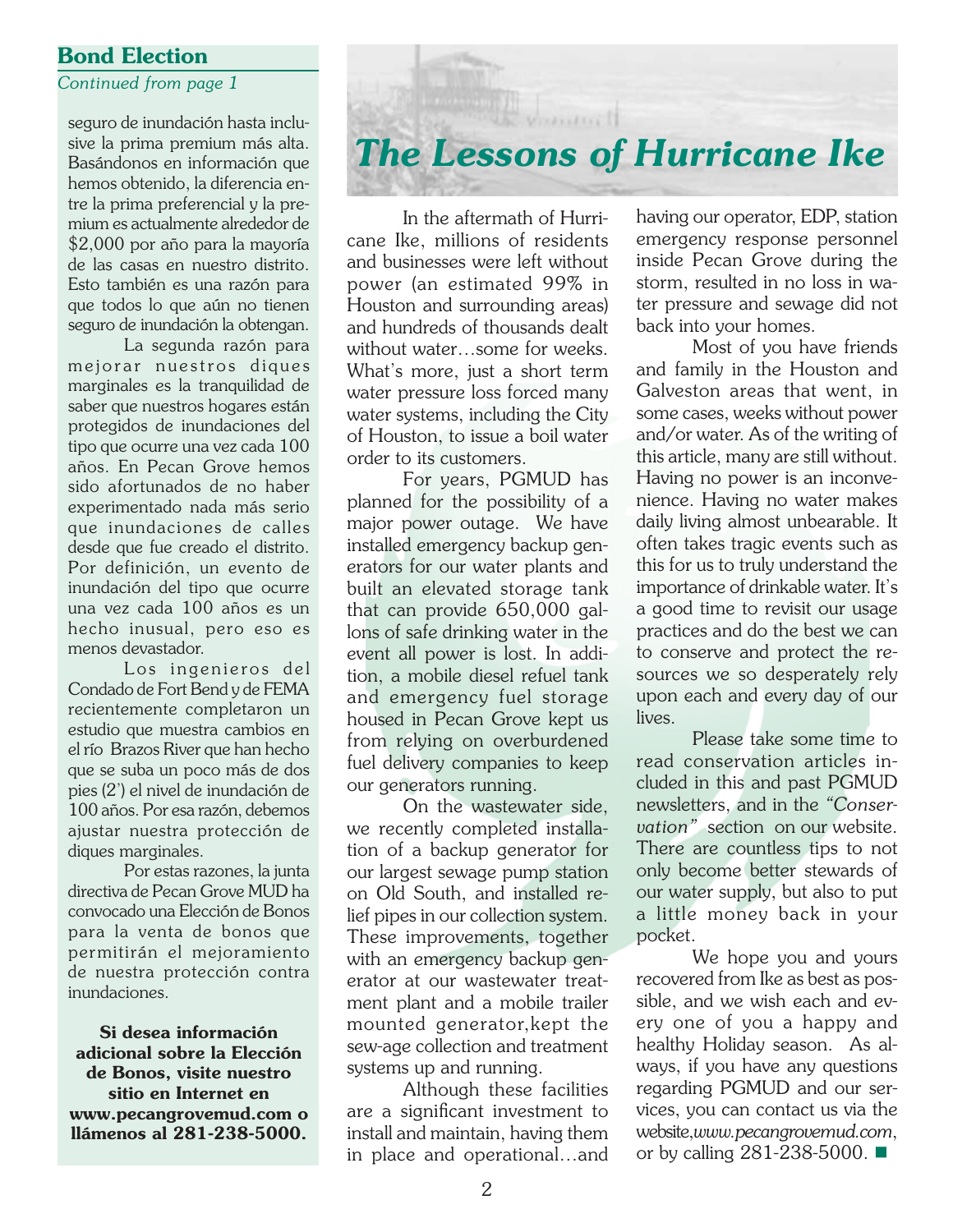# **How to conserve both water and energy… and save money in the process!**

We may live in the "land of plenty"…but when it comes to our natural resources, "plenty" does not mean infinite. There have been times in our history when it has been necessary to curb our voracious appetite for natural resources. Certainly during wartime…when the nation's needs came first…and today, as our growing demand for energy and water increasingly outstrips our supply. We may have the same amount of water on this planet as we did at the dawn of time, but most of that water is undrinkable and the population sharing that amount has exploded. As a result, we have drawn down the supply in our underground aquifers faster than it can be renewed.

 There is an urgency to avoid wasting our valuable resources and to utilize them more efficiently so that supplies are readily available in the future. Cost is also a formidable driving force toward conservation practices. As energy costs rise, the research and development nec-essary to bring alternatives online increases correspondingly; wit-ness the recent expansions in the use of wind turbines and solar power options as viable parts of the energy mix.

 The more we understand how we use energy and water in our homes, the more we realize that saving one resource very often results in saving the other. In fact, many of the things that use the most water around the house also have high-energy consumption… case in point, water heaters.

The typical U.S. family's energy bills average about \$1,600 a year and, sadly, a large amount of that energy is wasted. While the cost of water is nowhere near the annual investment required to cool, heat, light and power our homes, water bills **are** rising dramatically, and the days of cheap and plentiful water are history. As a result, the days of wasteful practices and habits should be history as well.



#### **DOUBLE UP AND SAVE TWICE…**

According to the US Department of Energy, water heating (13%) and appliances and light-ing (34%) use just about half of the energy we consume at home. If we match up these same categories with water consumption, we can determine our joint conservation targets pretty quickly. While there are long lists of ways that water and energy can be conserved, we'll concentrate on the 'two-fers' here. **In Hot Water…**

There are four basic ways to take charge of your water heating bills: *don't heat the water so hot; insulate the water heater; use less; or upgrade the equipment to a newer, more efficient model.* 

 $\blacksquare$  Lower the temperature setting on the water heater to 120 degrees…that temperature will prevent bacteria from building up and will still be sufficient to generate enough comfortable hot water for most uses.

■ Add an insulation 'jacket' to the tank and wrap any exposed pipes to knock off up to 15 percent of the hot water costs.

 About every three months, drain off a quart of water from the tank to remove any sediment that impedes heat transfer and lowers the efficiency of the hot water heater. Be sure to follow the manufac-turer's instructions to accomplish this.

■ Time for a new hot water heater? Don't wait until it fails before replacing it, and take time to research energy and water efficiency and performance. Look for the **Energy Star** and **EnergyGuide** labels which list key information you'll want to consider when making a purchase decision.

 At home, hot water is generally used in three rooms -- the bathroom, laundry room and the kitchen - and there are some great conservation options for each.

Here's how hot water use breaks out: 32 percent of the heated water is used in washing clothes; 20 percent goes down the shower drain; another 20 percent is used for bathing (sink and bath tub use). Automatic dishwashing consumes 12 percent, which leaves 5 percent for preparing food and 4 percent for washing hands. Consider these simple changes to start saving in:

#### **The Bathroom…**

 $\blacksquare$  Start with the obvious... fix leaky faucets and plumbing joints. Wasting water is bad enough, but if that water is HOT, the cost goes up. *Continued on page 4*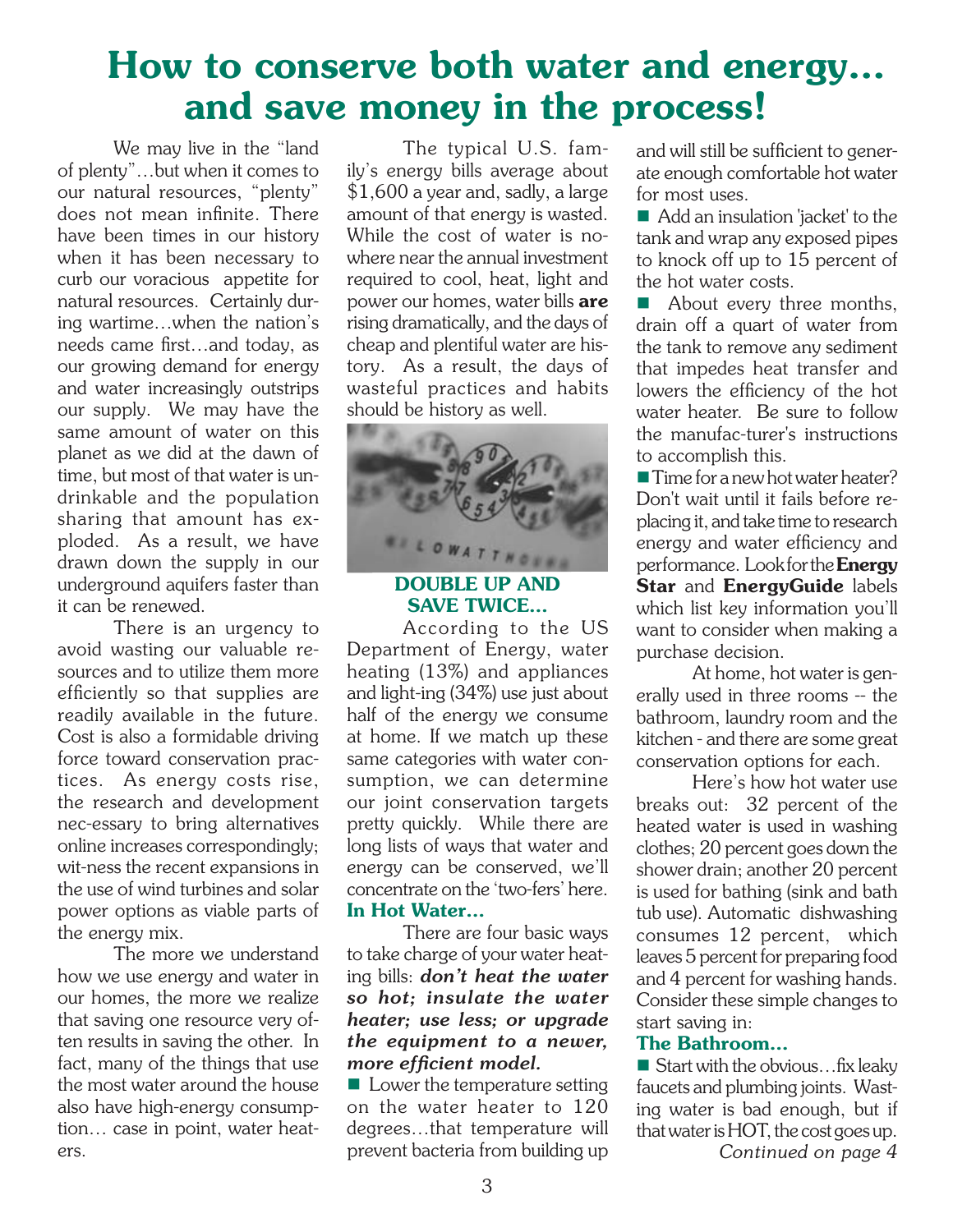#### **Energy and Water**

#### *Continued from page 3*

Fixing a leaky faucet/fixture can save 20 gallons a day for every leak stopped.

In the shower: install a lowflow showerhead. You don't have to sacrifice pressure and 'designer' spray cycles - even the efficient new heads have them. Restricting the flow can cut shower water use in half, and save 500 to 800 gallons a month. Here's an amazing factoid: a five-minute shower with a low-flow showerhead would save enough water in a year to fill a 15-ft. aboveground pool…or about 4550 gallons. If everyone in the US did this, we'd save enough water to fill about 2,100 Giants Stadiums!



about 1000 gallons of water a year gre Install aerators on the faucets. Surprisingly, faucets account for about 15 percent of the indoor water use, and they usually flow at twice the rate necessary to get the job done. If aerators are added to both bathroom and kitchen sinks, can be saved…and much of that is energy-intensive hot water. While you're at the sink, turn off the water while brushing your teeth or shaving. It may seem like such a little amount of water (three gallons on average for either activity), but it adds up to an annual sav-ings of 2,880 gallons.

 $\blacksquare$  Take shorter showers -- even a one or two minute reduction can

save up to 700 gallons a month. A lengthy shower will really 'fire up' a hot water heater. Consider adding a plastic container or bucket at the side of the shower to capture unused water. This can be used for household chores, to flush the toilet or, if it isn't soapy, to water houseplants.

#### **The Laundry Room…**

Appliances account for about 1/5th of your household energy consumption, and two of these (washer and dryer) are most often found in the laundry room. About 90 percent of the energy used by the washing machine is to heat the water, so this provides the best conservation options: use less -- or cooler -- water.

■ With the many choices of cold water detergents on the market today, 'warm' or 'hot' water settings can usually be reserved for really dirty clothes or for combating stubborn stains.

Use your washing machine only with full loads and with the minimum water setting to get the job done.

Wash bulky bedding and/or towels separately from lighter-weight clothing items. This will help the dryer work more efficiently. While the dryer doesn't use water directly, maximizing its performance is key to cutting energy costs.

■ When it's time to purchase a new washing machine, there are some great high-efficiency choices out there to choose from. Always check for the **Energy Star** and **EnergyGuide** labels in making your decision. The new front-loading, horizontal-axis models generally save energy and water. The older top-loading vertical-axis models immerse the items in a full tub of water, and then agitate it through the wash cycle and spin it through the rinse cycle. The new

high efficiency (**He**) style doesn't have to fill the tub so full, and tumbles laundry repeatedly through fast cycles, similar to the motion in a clothes dryer (using about half the water in the process). Thanks to the fast spin cycles, the **He** type is also able to get more water out of the clean laundry, which reduces the time and energy needed for drying.

#### **The Kitchen…**

There are basically two hot water consumers in the kitchen: the dishwasher and the sink. Thanks to the National Appliance Energy Conservation Act of 1987, manufacturers made significant water- and energy-efficiency improvements to dishwashers by reducing hot water use, which accounts for most of the energy used by this appliance.



■ Today, installing a 7.0 gallon per load (gpl) dishwasher to re-place a model that used 9.5 to 12.0 gpl will save an estimated 2.6 kWh per household, per day. This adds up to a 940 kWh savings per household, per year.

A dishwasher uses energy for several functions: heating water for cleaning and sanitization; to run the motor; and to operate the heater or fan to dry the dishes. Making setting adjustments offers several good options for conserving water and energy, so be sure to check the manufacturer's instructions and owner's manual to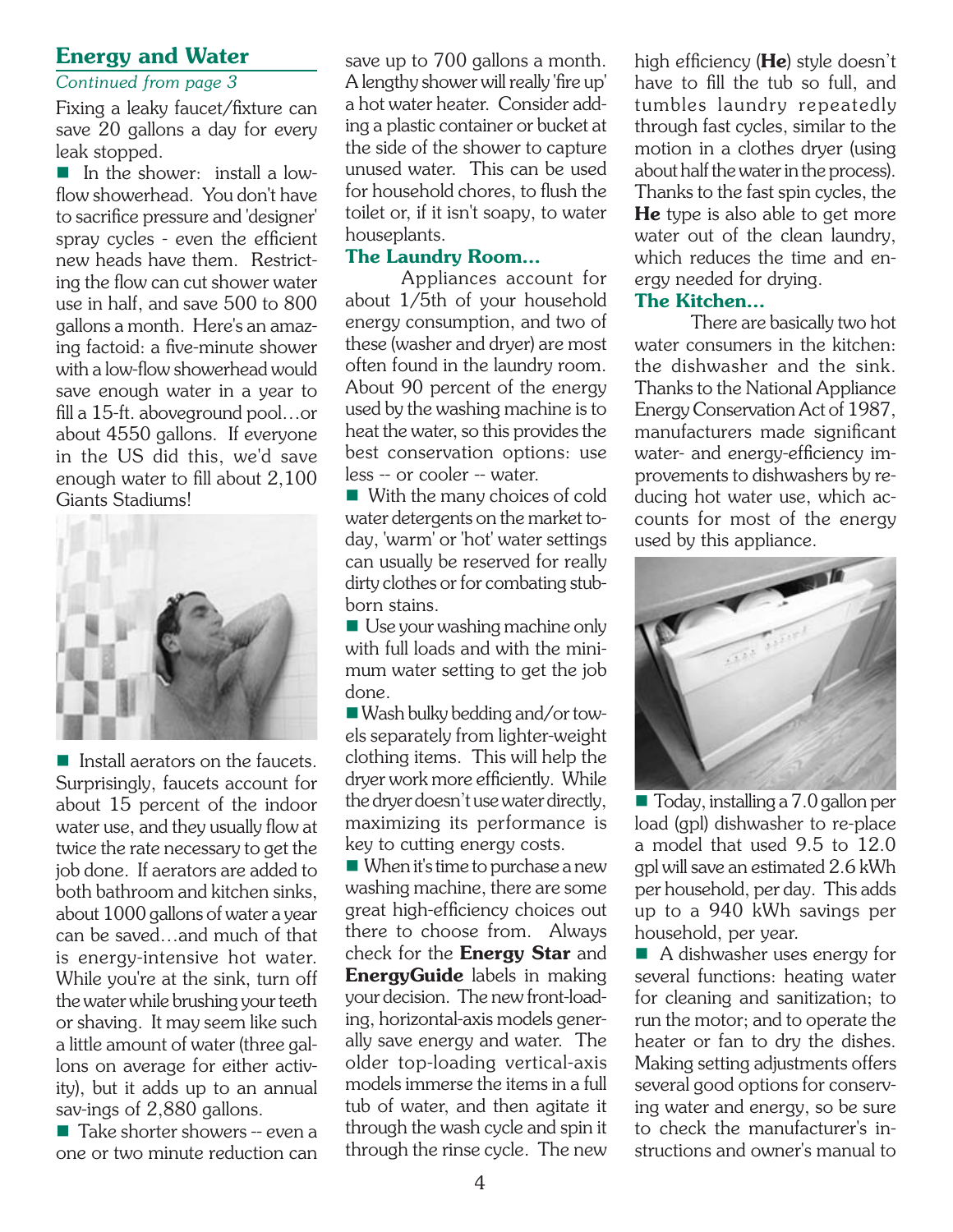discover ways to tailor energy and water cycles needed for a particular load.

■ Since a heating element is generally used to dry the dishes at the end of the washing cycle - and requires about 7 percent of the energy used by the machine - choose the no-heat drying option if available, or simply turn off the dishwasher, open the door, and allow the dishes to dry themselves.

 Scrape, don't pre-wash the dishes. Studies show that most people continue to pre-wash before loading items into the dishwasher, even though models built in the last 5-10 years do a great job cleaning even heavily soiled dishes. If you feel like you simply must pre-rinse, use cold water.

Wash only full loads. The dish-

washer uses the same amount of water whether it is full or not, and this practice really saves energy, too.



■ Select the 'light-wash' option if there is one. Experts say that it is rarely necessary to use the normal setting on a dishwasher. This lightwash option cleans just as well and can reduce the water use up to 55 percent. That could translate into an annual savings of 2,860 gallons of water.

Since almost 50 percent of

American households have a garbage disposal in the kitchen, here is yet another way to SAVE at the sink. Use the disposal less, and the garbage more - even better, COM-POST! This saves between 50 and 150 gallons a month. If you must use the disposal, run it with cold water.

 There are hundreds of ways to conserve energy and water at home. The more conscious we become about how we use water and energy, the more likely we are to use them more efficiently.

 The bottom line, of course, is that we will not only be saving money, but we will also be active participants in helping to extend the lives of our precious natural resources.

# *Tips to Stay Safe this Holiday Season*

Last minute work projects, multiplying activities for the kids, travel planning, and shopping, shopping, and more shopping. The Holiday season can be a magical time, but the increased hustle and bustle can also take our mind away from safety issues and leave us more vulnerable to theft and other common holiday crimes.

Please review the following tips from the Houston Police Department, and stay safe, prepared and aware this Holiday season. For a more complete list of *Holiday Safety Tips*...please visit our website: *www.pecangrovemud.com/holidaysafety.*

#### *While Shopping:*

• Stay alert and aware of what's going on in your immediate surroundings. Shop with friends. There's safety in numbers.

• Avoid carrying large amounts of cash. Pay for purchases with a check, or a credit or debit card. When carrying a purse, never wrap the strap around your arms or shoulders. You could risk injury from a would-be purse-snatcher. Use a clutch purse tucked under your arm

- or wear a fanny pack. Men should not carry wallets in their rear pants pockets.
- Protect your debit card PIN, credit card and drivers license numbers from strangers.
- Watch your purchases while eating in mall food courts. Bags can be quickly taken.
- Educate your children on what to do if they are lost or get separated from you.
- $\bullet$  Don't overburden yourself or jeopardize your safety by carrying too many packages.

#### *In the Parking Lot:*

• Avoid shopping in the evening and park in a high visibility area. Do not park next to a vehicle with dark tinted windows.

• When carrying packages to the car, have your keys in your hand. Be observant of anyone watching you. If possible, move your car to another parking space to deter a burglary of your vehicle.

 $\bullet$  Walk briskly, confidently and directly through the parking lot.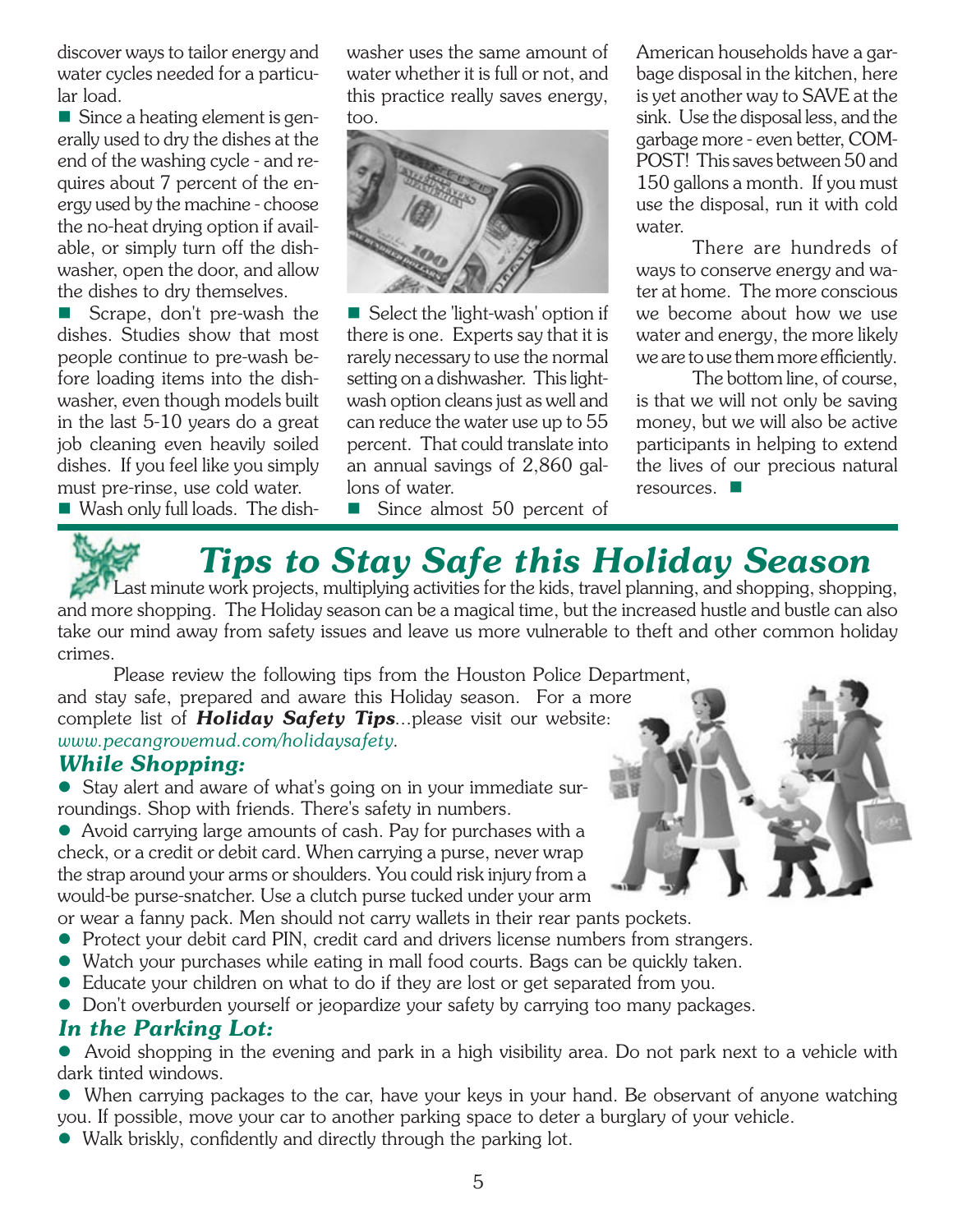#### **PGMUD Project Updates Surface Water**

The Surface Water Treatment Plant (SWTP) is currently in the preliminary engineering design phase. PGMUD has completed the required small-scale pilot-testing requirements for the proposed treatment system and is working with the state regulatory agency, The Texas Commission on Environmental Quality, for final approval of the treatment process.

 The SWTP will receive raw surface water from Oyster Creek obtained through an agreement with the Brazos River Authority. Raw surface water quality parameters, such as turbidity, taste, odor and color, can vary significantly depending on seasonal variations and activities occurring upstream of the SWTP diversion point. As this is especially true for the Brazos River, the District Board of Directors established finished water treatment goals and standards based on the following overall guiding principals:

■ Compliance with the existing and anticipated future drinking water regulations

 $\blacksquare$  Achieving finished water that is aesthetically pleasing to customers

**Minimizing water quality im**pacts on the existing distribution system pipelines

The District considered multiple technologies and treatment processes while considering total cost and trying to maintain the high water quality standards expected by PG residents. The process ultimately selected and evaluated during the pilot-testing phase included the use of low pressure membranes followed by polishing treatment with granular activated carbon (GAC) for removal of potential taste and odor. The selected treatment processes succeeded in producing quality finished water during the pilot test. The preliminary SWTP design is expected to be completed by early April of next year. The District looks forward to working towards meeting the mandated surface water conversion requirements while providing efficient and quality water production for residents and all customers.

#### **Levee**

On July 2, 2008, Jones & Carter, Inc., the District's Engineer, submitted information and documentation on certification of the existing District levee system to the FEMA Region VI office. The documentation was based on the current base flood elevation (BFE) shown on the current published Flood Issuance Rate Map (FIRM), as no preliminary or revised FIRMs have been released by FEMA from the ongoing Brazos River Study. The preliminary FIRMs are anticipated to be published by FEMA before December 31st. Once preliminary FIRMs are released additional information will be submitted relating to the revised BFE and any improvements made to comply with revised elevations. Based on the most recent Brazos River

*Continued on page 8*



# **Let Us Recycle Those Christmas Trees!**

Once again, the District will pick up -- and recycle -- all clean Christmas trees placed curbside. As of now, the date has not been determined. We will pass this along as soon as it is worked out with our trash hauler, WCA.

Trees with flocking, lights, ornaments or other decorations **can not be recycled**, so place only clean trees at the curb by 7:00 a.m. Please do your part this Holiday season to cut down on the unnecessary use of landfill space. We also encourage you -- throughout the year -- to fill up those curbside recycling bins. For items not accepted in bins, we encourage you to call or visit the Fort Bend County Recycle/Environmental Center at 1200 Blume Road, on the western edge of the Rosenberg city limits.

#### **Hours of operation at the Fort Bend County Recycle / Environmental Center are:**

**Recycling:** Monday-Saturday: 8:00am - 4:00pm (except holidays), Closed on Wednesdays.

**Household Hazardous Waste:** Mondays: 9am - 6pm, and the first Saturday of the month: 8am-2pm.

 The automated Recycling/Household Hazardous Waste information telephone line is 281-633-7527.

 More information can be found on our web site, *www.pecangrovemud.com*, where we have a link to the Fort Bend County Recycle / Environmental Center web site.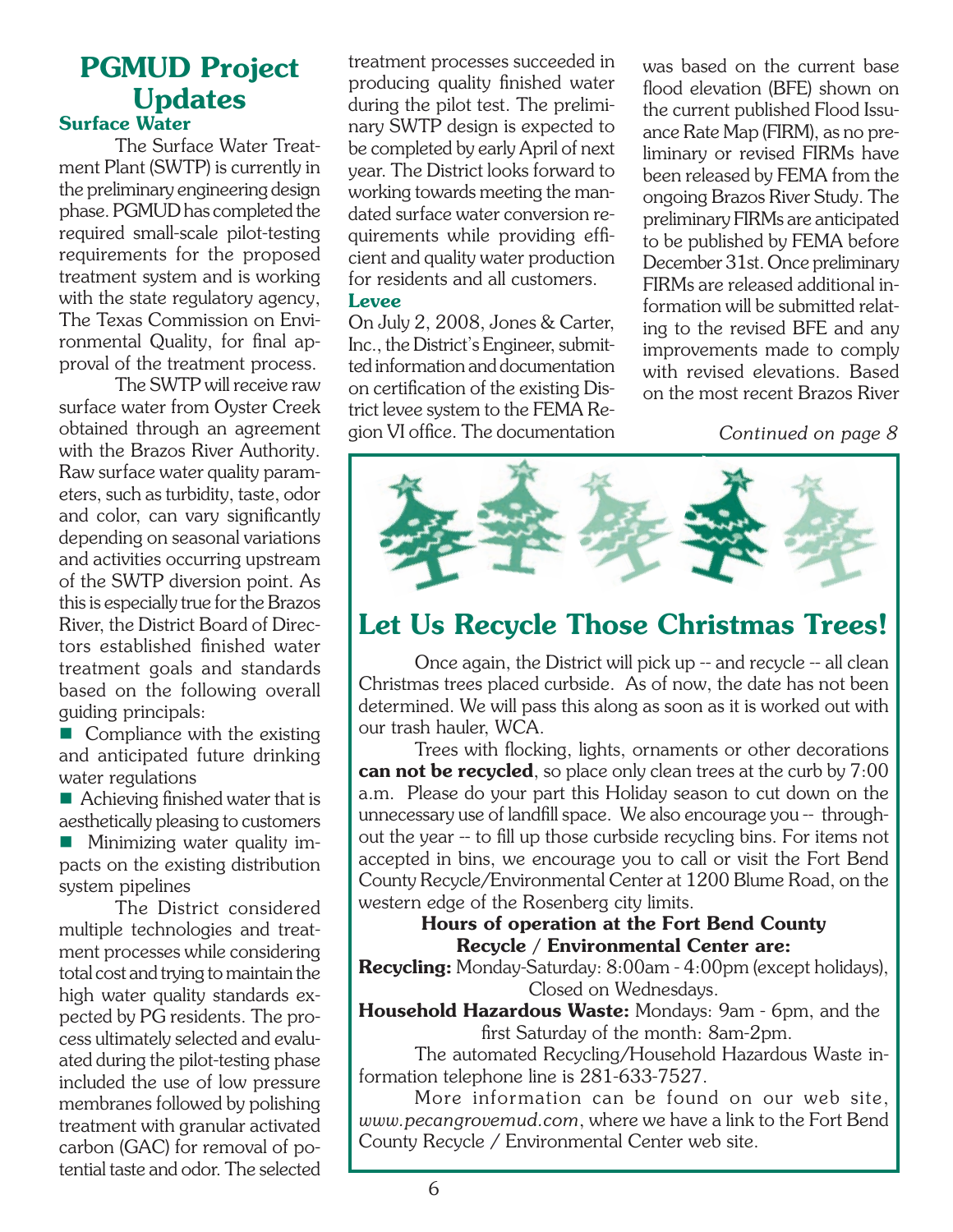### *Some important information from the Pecan Grove Volunteer Fire Department*

# **Christmas Tree Safety Tips**

The holiday season is a time of joy and celebration but there are precautions which need to be taken to avoid fire and injuries. According to the National Fire Protection Association, between 2002 and 2006, there were 240 Christmas tree fires in U.S. homes **resulting in 23 deaths, 12 injuries and \$11.4 million in direct property damage.** 

**Here are some safety tips:**  Look for the freshest tree if you're selecting a live tree. It is less of a fire hazard. It should be green and the needles should be difficult to pull from its branches and should not break when bent between your fingers. The trunk butt should be sticky with resin. When you tap the trunk butt on the ground, it shouldn't lose too many needles.  $\blacksquare$  In setting up a live tree, first trim a few inches off the trunk to allow better water absorption and to help prevent the tree from drying out. Keep the stand filled with water, checking it daily. Use a widebased, sturdy stand for stability. You don't want a tree to fall over! If small children will be around, consider cutting back lower branches to avoid eye injuries to them.

■ Make sure to place the tree away

from fireplaces, radiators or portable heaters. Also, do not use candles near the tree or any flammable object (more candle fires occur during the month of Decem-ber than any other month of the year).

Decorate your tree with children in mind. On lower branches, avoid ornaments that are sharp or breakable, ornaments with small, detachable parts and ornaments that look like food or candy since small children will be able to reach these. Use only UL (Underwriters' Lab Inc.) approved lights and cords to decorate your tree. Check lights

for exposed or frayed wires, loose connections or broken sockets. ■ Make sure not to overload extension cords (as a general rule, UL recommends stringing no more than three standard-size sets of

lights together). Do not run electrical cords under rugs or tree skirts, and keep them away from tree water!

When replacing a light bulb, the replacement bulb should be of equal or lesser wattage than that recommended by the manufacturer.

■ Turn off the tree lights when you go to bed. Do not depart from home with the tree lights on or leave the tree in an unattended room. An inexpensive plug-in timer can be used to ensure that lights are not left on.

If you plan on purchasing an artificial tree, look for a label to indicate that it's fire-retardant.

 Following these precautions will help you and your family to have a safe and enjoyable holiday season! Please feel free to call the Fire Station at (281)341- 6677 if you have any questions or concerns. We are here to serve YOU.

Also, don't forget that PGVFD is a charitable organization, and as such, any donations made to the department may be tax deductable. If you're looking to make any year-end donations, please keep your fire department in mind. Any contribution made would be GREATLY appreciated. All donations made to the Department go directly towards making your community a safer place to live.

 Remember…. **WE DE-PEND ON YOU, SO YOU CAN DEPEND ON US!**

*From the Pecan Grove Volunteer Fire Department, HAPPY HOLIDAYS!*